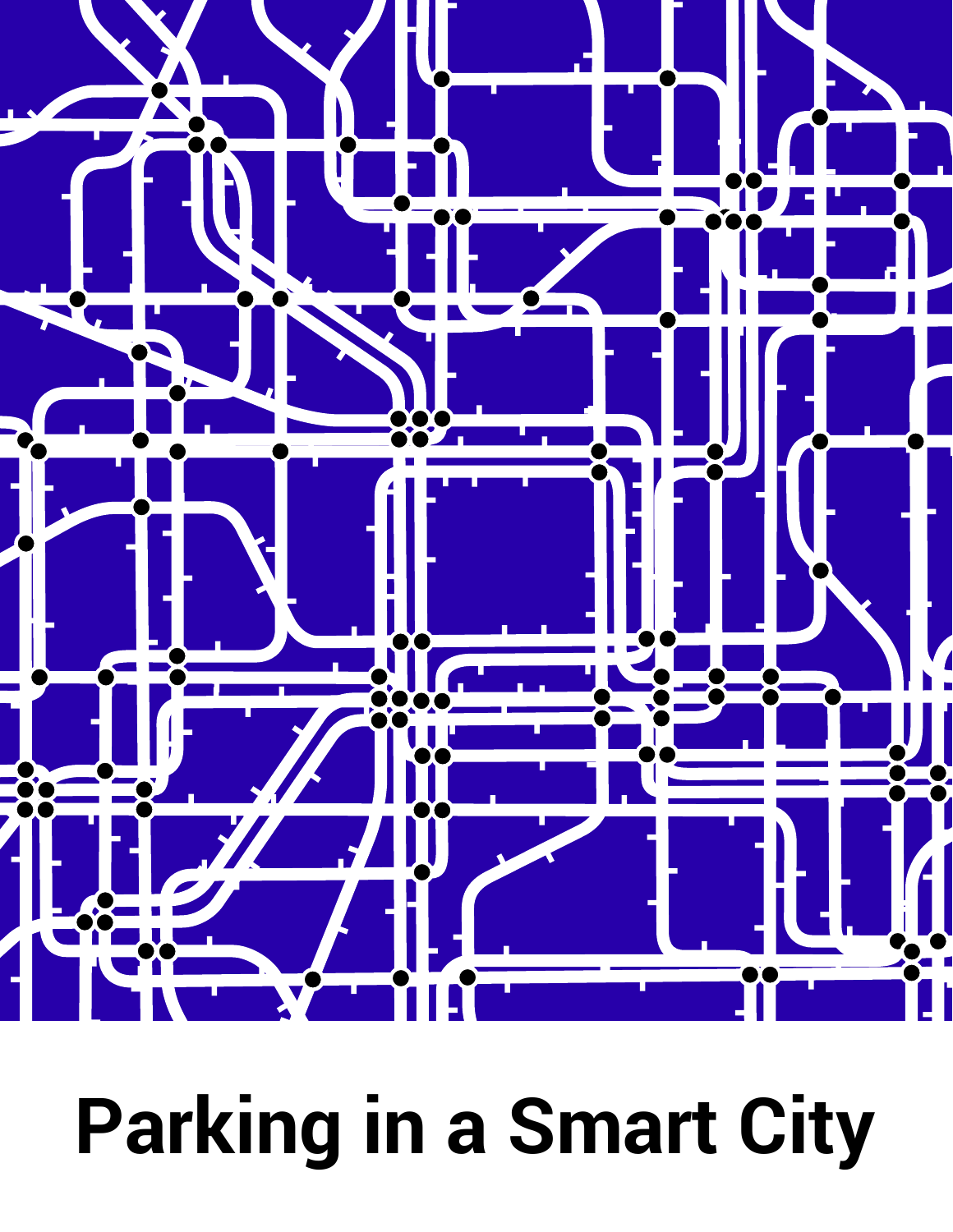# **Parking in a Smart City**

Parking is an easy first step for a municipality to take towards becoming a smart city because the technology already exists, and it can be tested and proven with minimal resources.

### **Key points**

1. A Smart City is defined by sensors that collect information and relay it to a hub, which recommends actions based on data analysis. Smart parking is applying this concept to parking.

2. Citizen and government engagement and interaction is critical to the success and long term viability of the smart city concepts.

3. Smart parking is a subset of the smart city concept that's easily implemented; pros and cons exist, however the net impact is positive.

4. Many other technologies (like autonomous vehicles) are impacting the adoption of smart parking and often creating more questions than answers.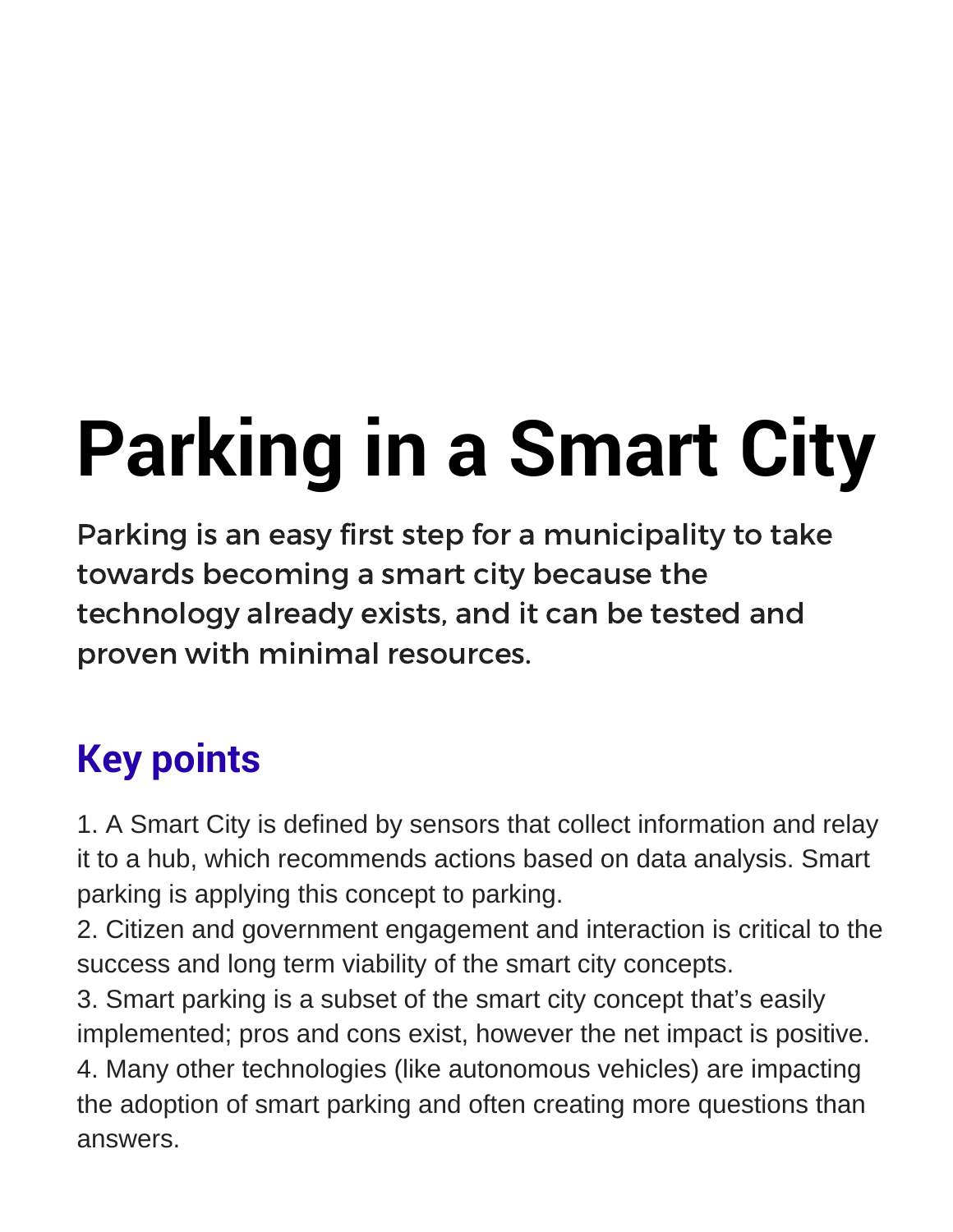# **What is a Smart City?**

The term "Smart City" has been making the rounds lately, and I'd venture a guess you've heard it once or twice by now (or perhaps you live and work outside the realm of this concept, which is fine too). But for everyone who has heard it, as much as for those who haven't, what does it actually mean? For all the hype, it still isn't listed on Dictionary.com or Merriam-Webster. A smart city is a broad concept, with no precedent, and as of yet, there aren't set standards as to what defines a city as smart. Oh. Now what?

There are a lot of working pieces involved in the smart city concept, but let's break it down into two key components: technology (physical and virtual requirements) and data (collection and application).

#### **1. Technology**

This is the network of sensors, cameras, and other devices that get built into the physical streets and features of a city. They become part of the infrastructure and go virtually unnoticed. Left alone, they monitor everything around them from the temperature to counting pedestrians and cars to noise levels. They note traffic patterns and disruptions, they capture energy usage, and they even track how full the garbage can on the corner is. As the data is collected, sensors transmit (via Wi-Fi, radio, Ethernet, etc.) information to the cloud for storage, compiling, analysis, and action. A secure, reliable network is essential for any smart city.

#### **2. Application**

Once the data is collected, the possibilities are unlimited. Public transit is a great application – information on minutes until the next bus, route details, travel time, and accidents can be collected and relayed in real time on electronic displays or through an app on a passenger's cell phone. Other common industries include traffic management, energy and utilities, environmental monitoring, healthcare, water use, waste management, safety, preventative and reactive maintenance, emergency services !.. the list goes on.

Got it. The one thing we haven't covered yet is how the data, once analyzed, is shared. With people, data is communicated through smartphones and tablets via apps. With other computers, data is transmitted electronically through the available network (often going back out to the same sensors it came from).

### But what's the point of doing all this?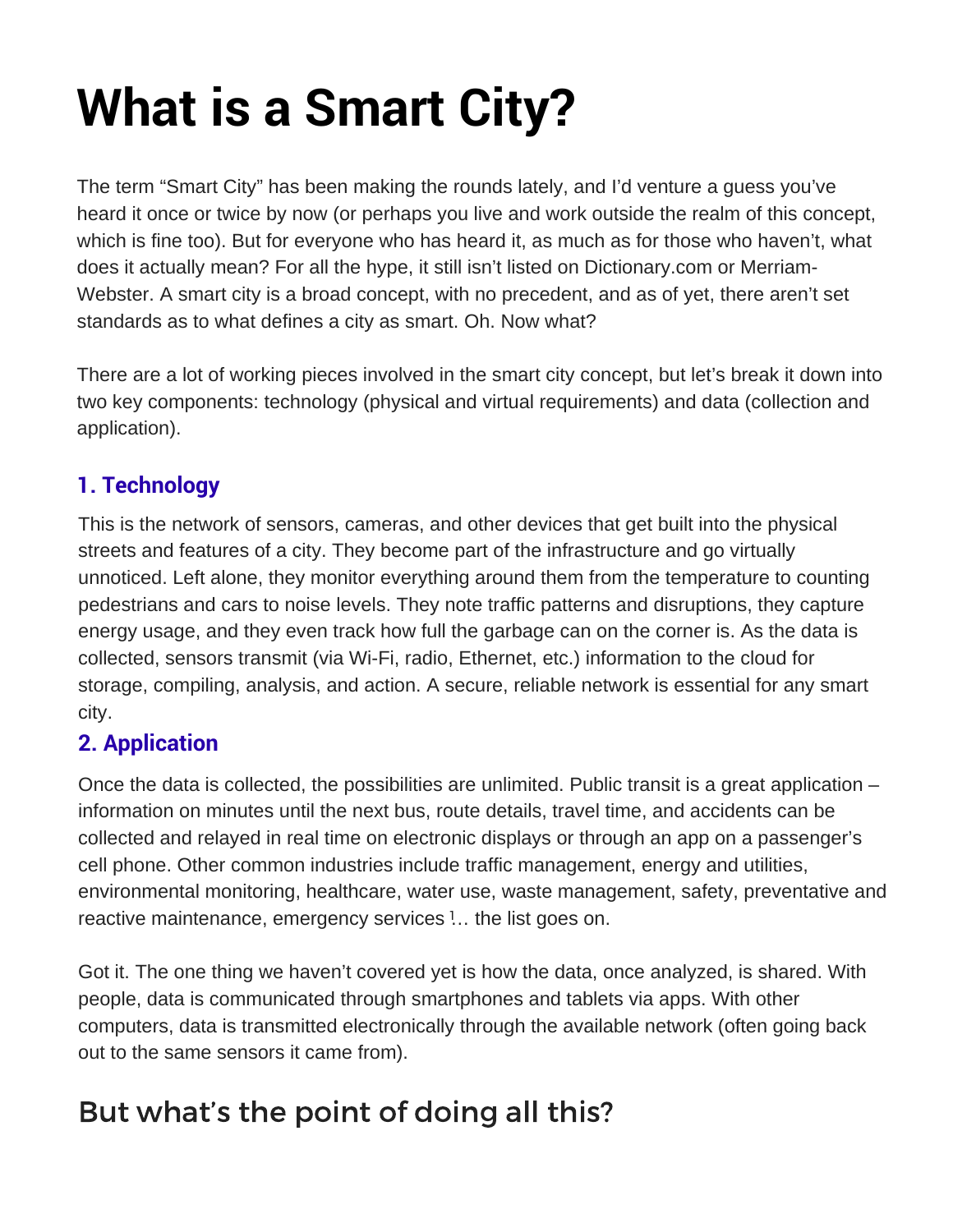Well, it's hugely beneficial to citizens. Video monitoring can stop or solve crimes, traffic updates help you avoid major delays on your commute, and if there's an accident an ambulance is on the way immediately. It's also immensely beneficial to the city. Street lights can be dimmed when not in use to save on energy costs, water main breaks can be avoided with early detection, and waste collection can be scheduled only as needed? And some of the applications are good for everyone, like sound sensors to handle noise pollution and detect gunfire or temperature sensors to schedule snow removal or otherwise deal with road conditions<sup>3</sup>.

The key to all of these opportunities is that the analysis of all the data collected creates action. Summarize the information, generate a plan, do something!

### **How does Parking Fit In?**

As we just discussed, the concept of a smart city is extremely broad, and the technology can be applied in thousands of ways. If you're a municipality, trying to get people (both citizens and government) on board with incorporating sensors into every aspect of city life is a big task. What if you had a small scale project, integrated it with existing technologies, implemented the project quickly, minimize costs and initial investment, and saw a return on investment in 12 months<sup>4</sup>? Seems like a good way to test the smart city infrastructure and have a successful outcome.

That's what smart parking can offer. There are dozens of great parking apps on the market, which can be branded and launched almost immediately upon purchase. The functionality of the new app includes mobile payment, online booking, and helping motorists find a parking spot. Fast forward one year and you're seeing both sides of the equation benefit:

#### **Citizens**

94%+ satisfaction rating with the new system (as a benchmark, that's what ParkPlus consistently receives in our independent customer surveys<sup>5</sup>), less frustration when parking, and more space availability.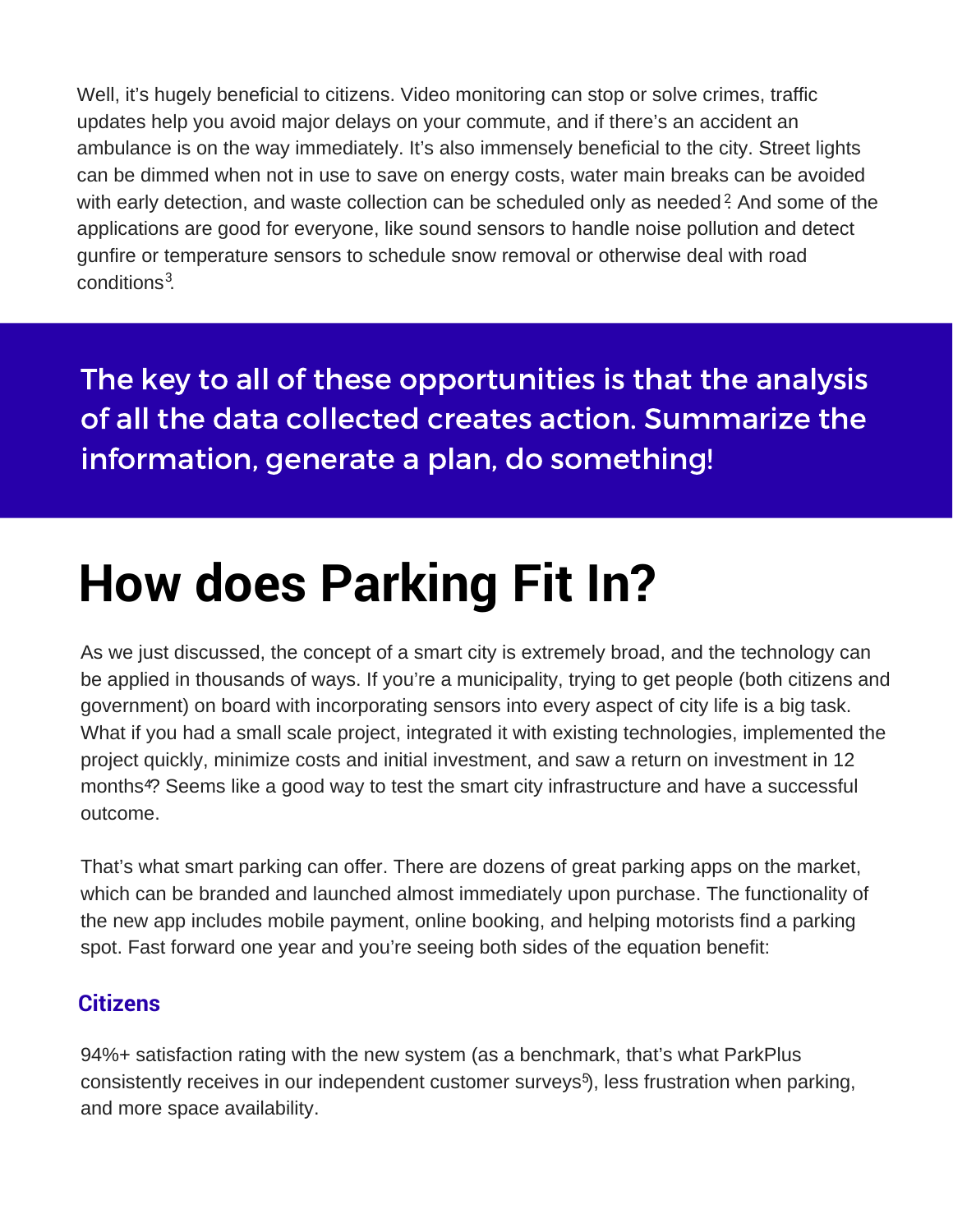#### **Municipalities**

Demand based parking increases revenue, enforcement is significantly more efficient, administrative time in citation management is reduced, and data is abundant for strategic planning.

Admittedly, one of the big challenges of smart city technology is that you need citizens to be engaged – in our parking example, they would have to download your app. It's both simple and quite difficult at the same time. However the sensors, apps, and all the related parking technology not only exist, but are readily available; so it remains a relatively easy win for smart city enthusiasts.

#### It's time for some large scale examples.

#### **Calgary**

The Calgary Parking Authority saw an opportunity to improve the parking experience for its citizens and developed (in-house, mind you) a first-of-its-kind solution. This comprehensive system migrated the city to a multi space meter based on pay-by-plate, an app to easily manage your parking sessions, improved processing of violations, and dozens of other benefits.

#### **San Francisco**

SFpark is a federally funded study using real time data and demand responsive pricing to bring motorists a better way to find and pay for parking. An abundance of information including a report on their successes and other findings can be found at this site: http://sfpark.org/aboutthe-project/pilot-evaluation/

#### **Others**

However, a smart city really is an all-encompassing, far reaching term. One more example to illustrate how big a deal this concept is: the US Department of Transportation held a contest for municipalities to submit their best smart city plan to win funding and support. 78 municipalities entered, each with their own detailed plan on how they want to transform their own city (from improving healthcare to eliminating homelessness). I won't spoil the results, but if you can learn about the project at this site: https://www.transportation.gov/smartcity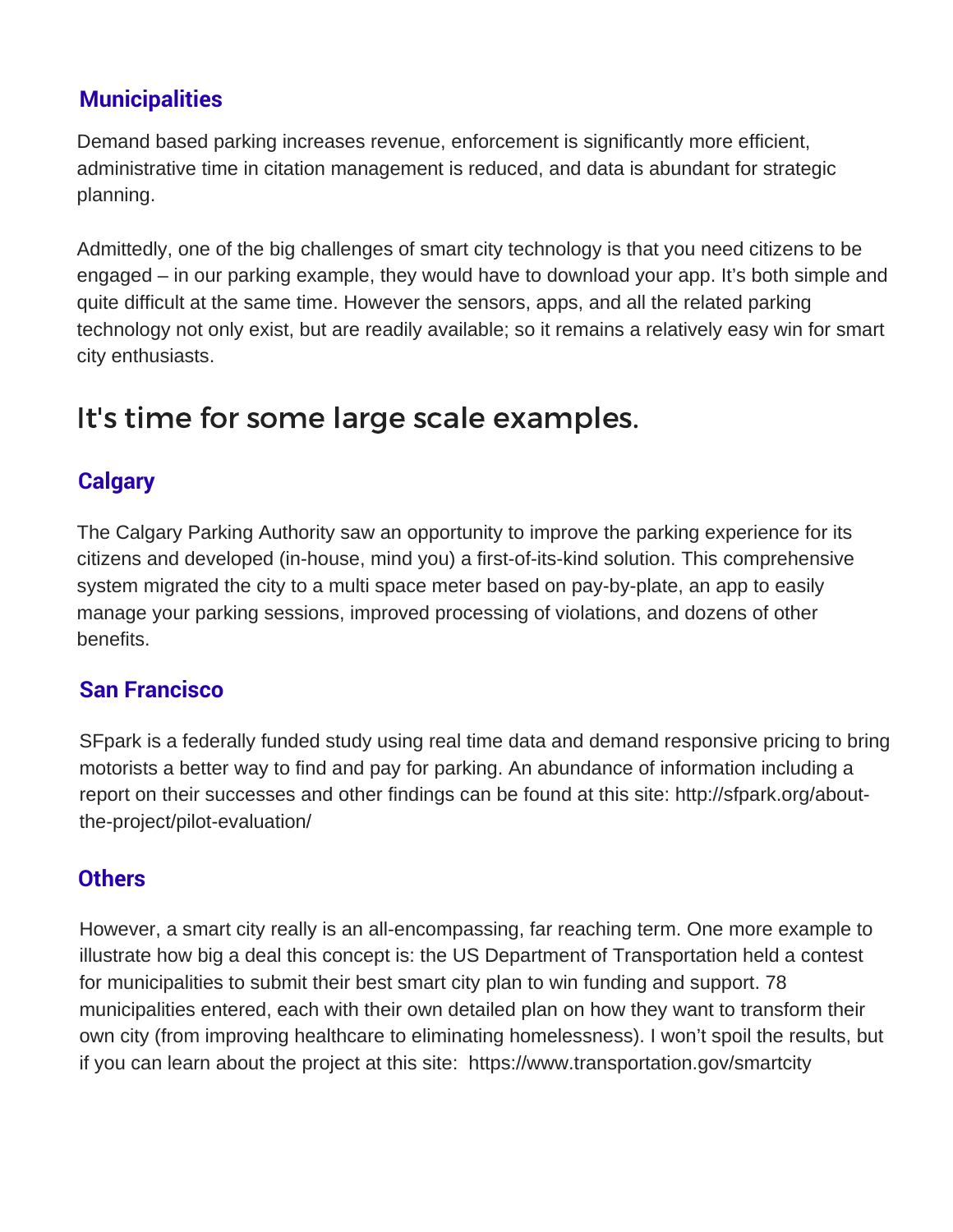## **The Nitty Gritty of Smart Parking**

It's about that time to get into the details of how parking technology, applied in the smart city framework, can actually make a difference.

#### **The Good**

There are several parties who benefit from smart parking, including motorists, municipalities, tourists, businesses, and the environment. Developers are creating new possibilities for app functionality<sup>6</sup>, however this is just the beginning. Specific to parking, we can look forward to:

- Demand based pricing can be implemented<sup>7</sup> and in turn increase availability of open spaces
- Long term, strategic planning can be done based on current facts and figures (using data collected and assembled from the sensors)
- Real-time push notifications for motorists to extend parking sessions and avoid tickets
- Notification to foot patrol officers with locations of offending vehicles; this enables route planning and maximum revenue per hour
- Motorists can find parking quicker and easier, or even plan ahead of their arrival
- Traffic congestion from cruising for parking decreases
- Environment benefits from less pollution 8
- One set of sensors could have multiple data points collected, and therefore as number of uses go up, cost per benefit is reduced

#### **The Bad**

As with any new technology, there are drawbacks. Most of these can be successfully tested with best practices emerging over time, and are generally not big enough deterrents to warrant not investing in smart parking. They include:

- Technology is outpacing policy, leaving the environment unregulated and unstandardized
- City officials are often not involved in discussions, planning or other activities  $9$
- Budget constraints and lack of planning make it a financial burden to obtain technology<sup>10</sup>
- Using the smart parking app on your phone while looking for parking is a safety hazard at best, and at worst a ticketable offense
- Smaller, rural areas might not have the required network connections or smartphone access for the majority of the population, making it impossible to collect information or communicate with users in a timely manner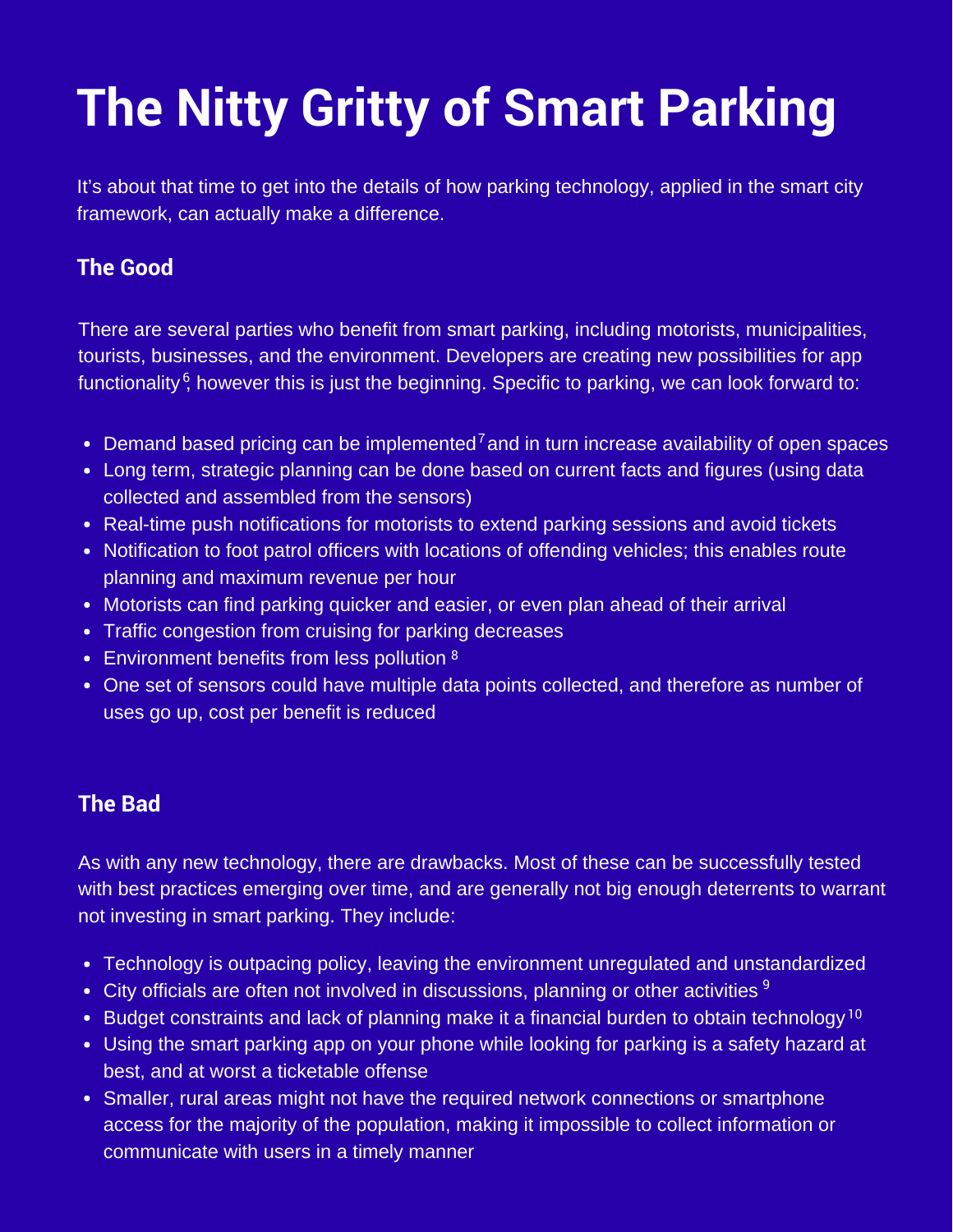# **The (Nearer Than You Think) Future**

As with every new technology, there are positives and negatives to full adoption. Below are a few of the most prominent factors on the horizon that are likely to impact our adoption of smart parking technology.

#### **Autonomous Vehicles**

It's going to be critical to become a smart city in the age of autonomous vehicles; cars will need to know where there is space for them while they wait for their next passenger. There are two trains of thought on this – some say we'll need less parking because cars will always be driving<sup>11</sup>, and some say we'll need even more, but further away, as no one will be willing to pay for premium parking when it's equally as convenient for you to have your car park itself long distances from your destination.

#### **Land Management**

there are approximately 1 billion parking spots in the US right now, however only 253 million cars<sup>12</sup>. Does each and every car really need 4 parking spots? Using the existing spaces more efficiently would save space and allow for more dense neighbourhoods. Repurposing or converting parking into new things is becoming more commonplace, as well as multi-use buildings where new developments are being built. Side note – wastelands are fascinating and if you want to see what abandoned parking, schools, malls, fishing towns, or pretty much anything else looks like, I highly recommend watching an episode of the Viceland show Abandoned<sup>13</sup>.

#### **Sharing Economy**

With companies like AirBnB, Rent the Runway, Car2Go and Lyft, it is hard not to notice that people are making a shift towards a sharing economy. It enables society to consume fewer things, create less waste, and ultimately you can get what you need for less money. It's no surprise that sharing parking spaces is an application of the shared economy, considering how many spots actually exist and how temporary your stay in one likely is; we already need and use apps and connectivity for this process. Taking it a step further – perhaps we'll even be sharing car ownership – and if we do, we'll need the technology a smart city provides to figure out where the car is and when it's available.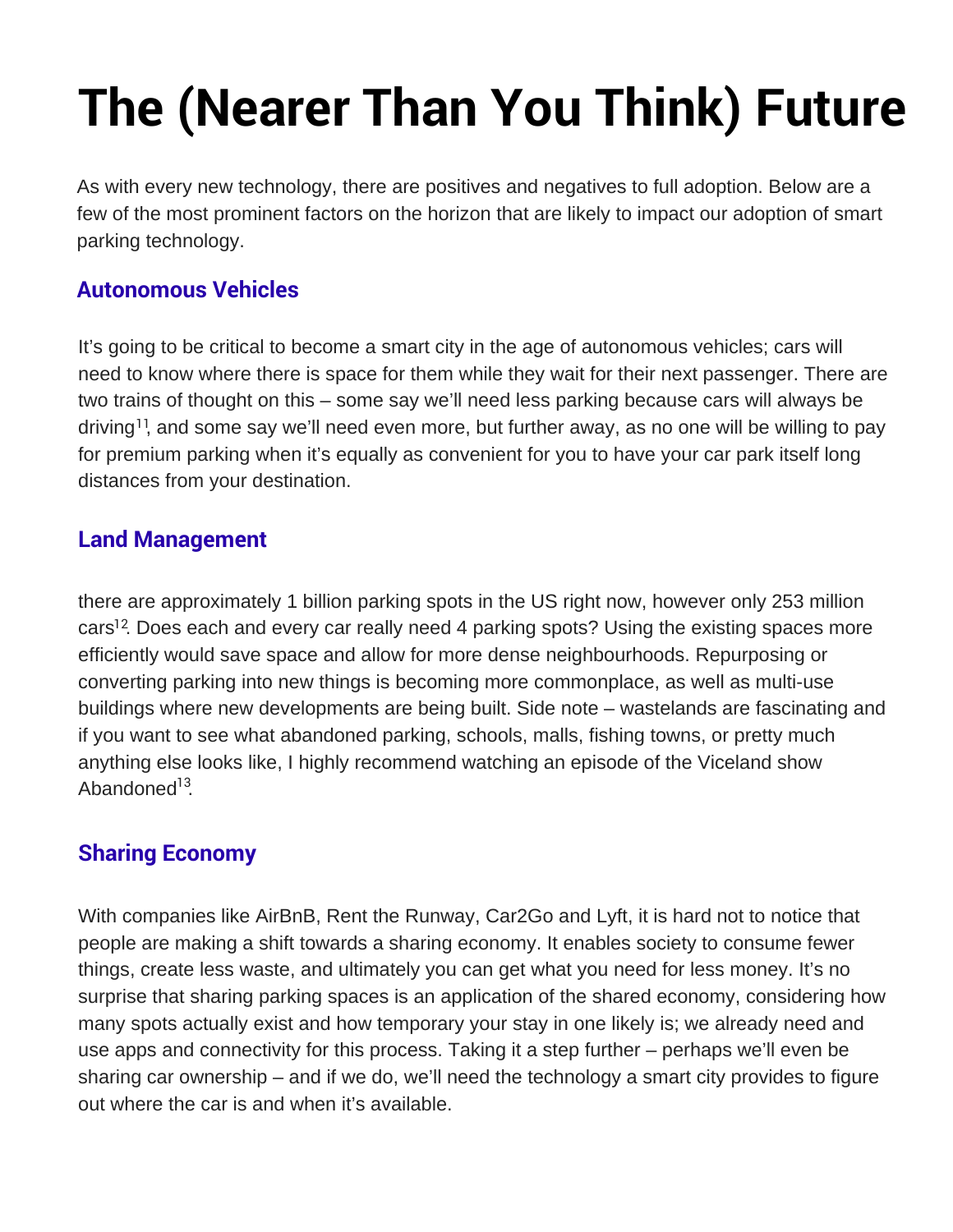#### **Millennials**

With the new generation of adults moving into urban centers, their lifestyle is drastically different than previous generations. They are extremely tech savvy (read: they will demand smart cities with smart parking), and open to other forms of transportation (like Uber and Lyft) $^{14}$ This will increase the demand and urgency for cities to become smart in regards to transportation if they want to retain the population base.

#### **Infrastructure**

Do we need different types of parking structures to accommodate parking demands? How do we modify what we already have to incorporate the required sensors? Do entire streets need to be retrofitted to install sensors? Or maybe more advanced technology is required before implementation? A set of standards or building codes would be a great reference point for cities looking to get started.

#### **Parking Minimums**

With more information about the exact location of available parking, in addition to so many other technologies reducing vehicle ownership needs, the total number of spaces required will likely decrease. It seems logical that cities will in turn reduce or eliminate requirements for builders to include high numbers of stalls per square foot of development. One example is Buffalo, who recently became the first city in the US to remove all parking requirements city wide<sup>15</sup>.

How do we modify the infrastructure already in place to transform our current parking to smart parking?

We need to incorporate both technologically advanced hardware and carefully selected software applications that can analyze the data we collect and implement smart, beneficial changes.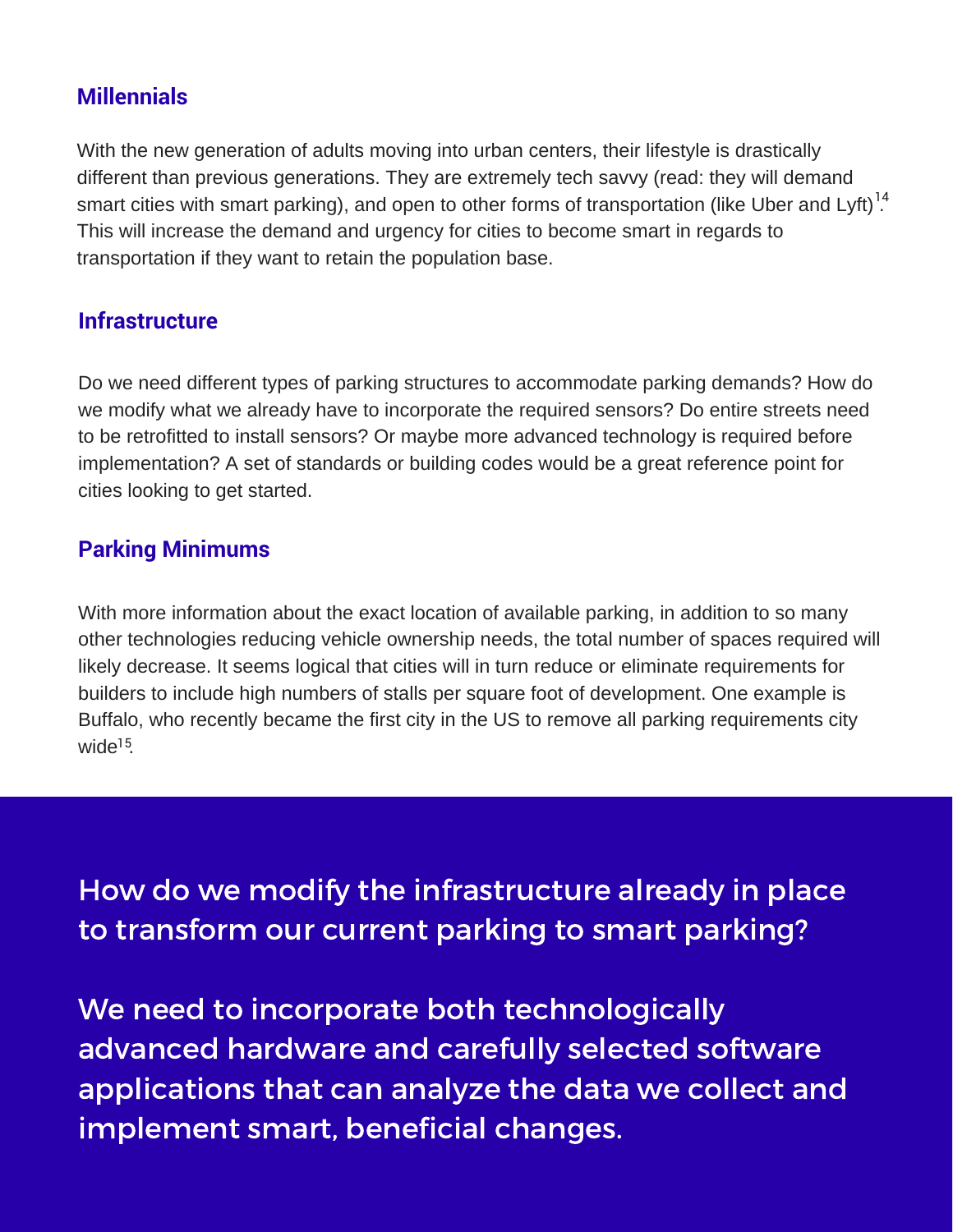## **How Else can Smart Parking Help?**

Now I'm not suggesting the list I'm about to share is a bunch of new ideas. These parking technologies exist right now; maybe you even used an app that does these things already today. If so, be sure to share your successes and failures!

#### **A Few Possibilities**

- Traffic analysis to determine if you should drive to your destination and park, or if taking an alternate means of transportation is more time and cost efficient
- Email or text alerts based on your parking session, so that if you stop or exit your vehicle in a no parking zone, or your virtual meter runs out, you receive and alert before you get a ticket
- Bike parking and tracking, plus types of facilities for cyclists at your destination (locks? Showers?)
- Post session monthly billing for your parking, similar to how your cell phone provider bills you (or for all of our southern Ontario readers, just like the Hwy 407 transponder works)
- Video monitoring parking areas for safety, crime prevention, lighting conditions, space availability, foot traffic patterns, ease of parking, use of accessibility spots, etc. plus access to this information

### I've gotten this far; there's some good information, but what the heck am I supposed to do now?

Well, if you're looking to get smart parking going in your city, I'd start with an online search for smart parking management. Next, you can give a CPA member such as the Calgary Parking Authority a call and ask about their experience as a municipality.

If you're beyond that and want to develop your own smart parking app, check out ThingWorx – it's a platform that lets you build a dashboard to convert sensor data into actionable information<sup>16</sup>. Or learn to install and sync sensors on YouTube video<sup>17</sup>.

After all of this if you think parking should go the way of the dodo, how about organizing a one day vehicle closure of a major road in your city? Find the blue print (yes, it's a thing, and it's called the Open Streets Project<sup>18</sup> $)$  – and unwelcome parking in your neighbourhood. Heck, if it's in Calgary, I'll even join you for a rollerblade (as long as it's not up hill).